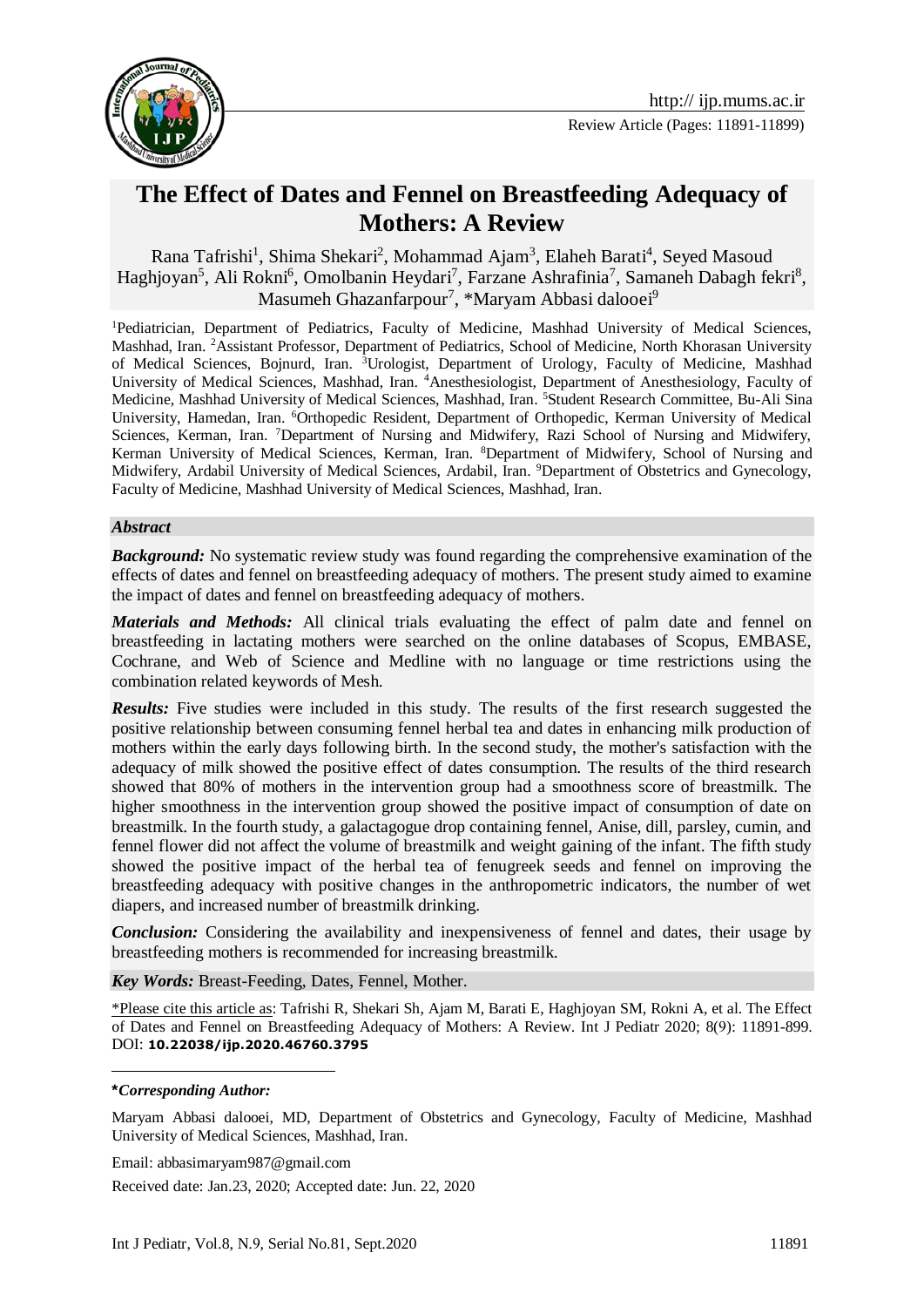# **1- INTRODUCTION**

 Infancy is one of the most sensitive stages of development. Breastmilk is a unique solution for supplying the ideal nutrients for infants. Evidence has shown that breastfeeding, for the first six months, is the most desired method (1). Breastmilk is one of the healthiest methods of supplying nutrition for the infant and offers excellent benefits for both the mother and infant. This milk contains nutrients that provide the best nutritional balance for the infant at least up to six months old. Breastfeeding leads to diminished risk of developing infectious diseases, diabetes, cancer, asthma, and obesity in children. Additionally, breastfeeding also has economic advantages (2). Breastmilk within the first six months of life fulfills all nutritional needs of the infant and plays a significant role in preserving the infants' health worldwide (3). Experts believe that exclusive breastfeeding within the first six months has substantial importance in health and reducing mortality among infants (4, 5). In addition to lowering infantile mortality, it can also prevent many infancy diseases (6-8).

World Health Organization emphasizes continuing exclusive nutrition on breastmilk within the first six months old (7, 9, 10). Breastmilk is the most suitable nutritionally for infants due to its proven advantages, whether for the infant or the mother. World Health Organization (WHO), American Association of Pediatrics (AAP), and American College of Obstetricians and Gynecologists (ACOG) recommend breastfeeding for the first six months (11). In various studies, several reasons have been presented for breastfeeding cessation. Some of these reasons include the type of delivery, timeless long labor, mothers' obesity, usage of anesthetic agents during labor, and delay in initiation of breastfeeding. One of the most important reasons for breastfeeding cessation, especially within the first six months of age for the postnatal period, is the inadequacy of breastmilk volume (12). Meanwhile, socioeconomic, demographic, cultural, midwifery, and infantile factors have also been proposed to be implicated in the early cessation of exclusive breastfeeding. These factors are different among various societies (13, 14). One of the therapeutic approaches for increasing the breastmilk volume is the usage of chemical drugs (metoclopramide, domperidone, sulpiride, and chlorpromazine), which may have adverse effects (12, 16). Today, the usage of herbs, especially in Asian countries, is progressively increasing (17).

Among traditional Iranian medicine, numerous herbs have been proposed for lactogenesis, including dill, fennel, and fenugreek (18-20). Fennel, with the scientific name of Foeniculum vulgar, is a plant in the Umbellifers family. The compounds of this plant include 80% of anethol, estragole, camphene, and fenchone. Research has shown that the galactagogue properties of this plant result from phytoestrogen properties present in its anethol (21-25). Naturally occurring products, such as fennel and dates, have been reportedly consuming extensively in the Middle East to increase milk production and have been considered as a superior alternative to synthetic drugs. Palm dates as one of the richest human food sources have been consumed for 6,000 years (26) due to their nutritional and medicinal and economic value. This natural product has been able to control disease and hunger (27) successfully. Several researchers have shown interest on the date due to its antioxidant properties related to rich phytonutrients, thereby providing health factors through reducing lipid oxidation, oxidative stress, and free radical damage (28). Many postpartum mothers try to increase their milk production by using natural galactagogues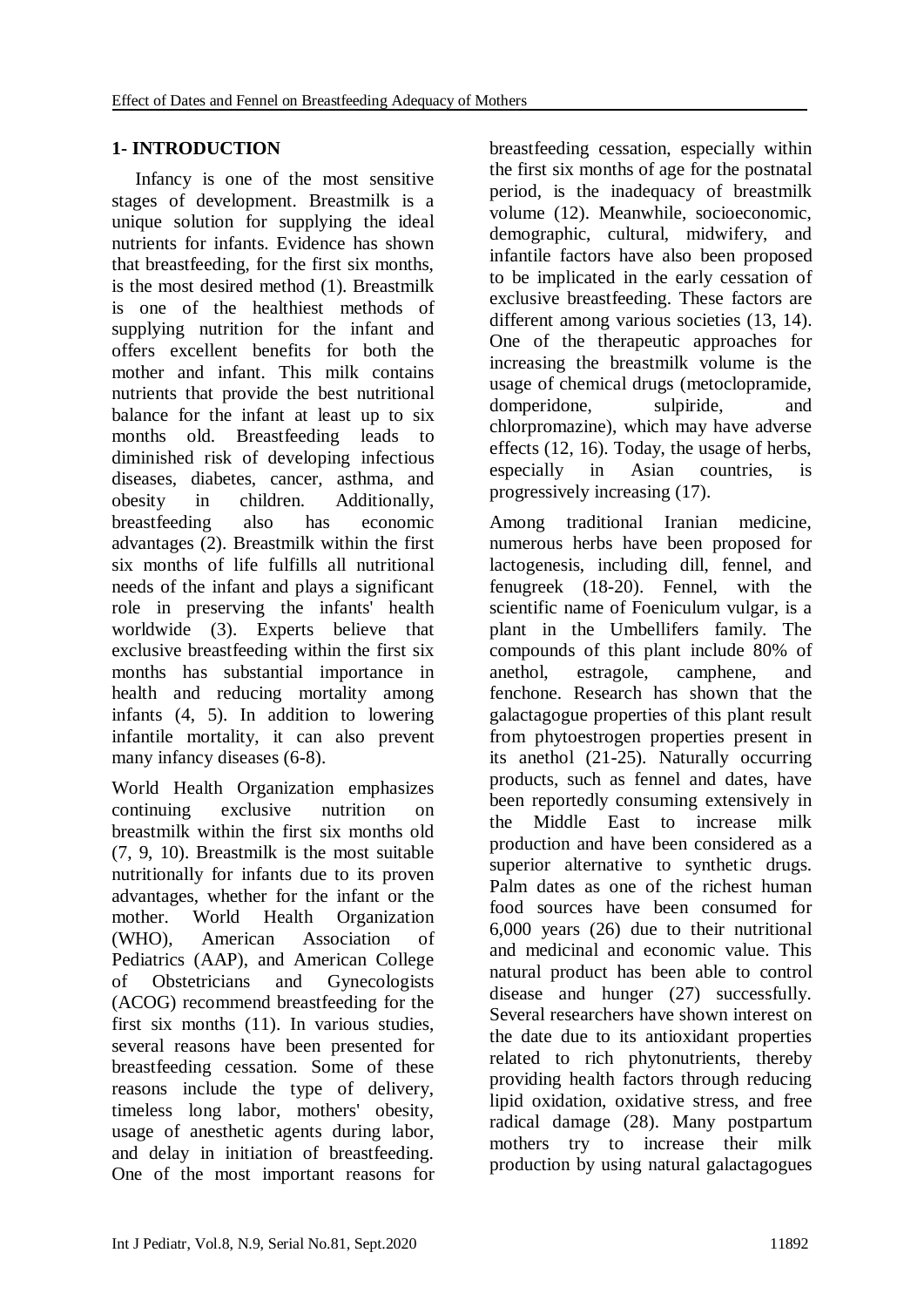and prefer not to use high-risk synthetic galactagogues. The relatively regular consumption of sufficient nutrients by the breastfeeding mother increases milk production with affection in a slick way (15). Extraordinary palm date belongs to the Arecaceae family, and the genus Phoenix is rich in the useful nutrients to humans, which has been described as the fruit of paradise in the Qur'an, as "In both of them are fruit and palm trees and pomegranates (Al-Rahman; 68).

The most abundant contents of dates are sugar (80%), protein, fat, minerals (magnesium, iron, and copper), and folic acid in order, thereby emphasizing the importance of this product on breastfeeding. Oxytocin, as one of the constituents of dates, can tighten the smooth muscle around the alveoli to direct milk to the milk ducts, indicating oxytocin activity in the milk ejection process.

The review on the literature has shown that no study has been carried out comprehensively on the examination of the effects of dates and fennel on enhancing breastmilk so far. Considering the contradictory results of studies on the impact of dates and fennel on increasing breastmilk, their inexpensiveness, and accessibility of these two plants; moreover, regarding the lack of any comprehensive study on the examination of the effect of these two plants on increasing breastmilk, this review study was conducted to investigate the effect of dates and fennel on increasing breastmilk.

# **2- MATERIALS AND METHODS**

 All clinical trials assessed the effectiveness of fennel and palm Date on breastfeeding in lactating mothers were searched on the four English electronic databases of Scopus, EMBASE, Cochrane, Web of Science and Medline (via PubMed). We also applied no language or time restrictions (until Feb. 2019). Combination keywords of (Date palm OR Date OR Phoeniceae OR Fennel OR Foeniculum) AND (Breastfeeding OR Breastfeeding OR Breast Milk OR Milk, Human), and their Persian synonyms and all their possible combinations, were searched in the national databases (Magiran, SID, and Iran.Doc). **Figure.1** indicates the process of study selection. Two independent researchers examined, and if there was a discrepancy between reviewers, the third party has come to action.

### **3- RESULTS**

 Five clinical trial studies with a sample size of 512 were included in this study. The results are as follows. An interventional study was conducted in Egypt on 75 women who had given birth recently, which compared the effect of consuming herbal tea of fenugreek, dates, and control group on breastmilk production and weight gaining of infants. The mothers' milk volume was measured by a manual breast pump on the third-day of post-delivery. The weight of the infants was measured using the correctly balanced, which was designed for infants' right after the birth, on the third, seventh, and 14th days. The three studied groups had no significant difference before intervention by mothers regarding birth weight, infant gender, pregnancy age, and mother's age.

The results of the third day postnatally showed weight loss of infants in all three groups, which was more significant in the control group compared to the dates and fennel group. On the seventh day, the weight gaining of infants of fennel and control groups was below the average of the birth weight. However, the infants who had consumed dates showed a significant rise compared to the other groups (p<0.05). Nevertheless, on the 14th day, the three groups had no significant difference regarding infant's weight changes  $(p=0.16)$ . The volume of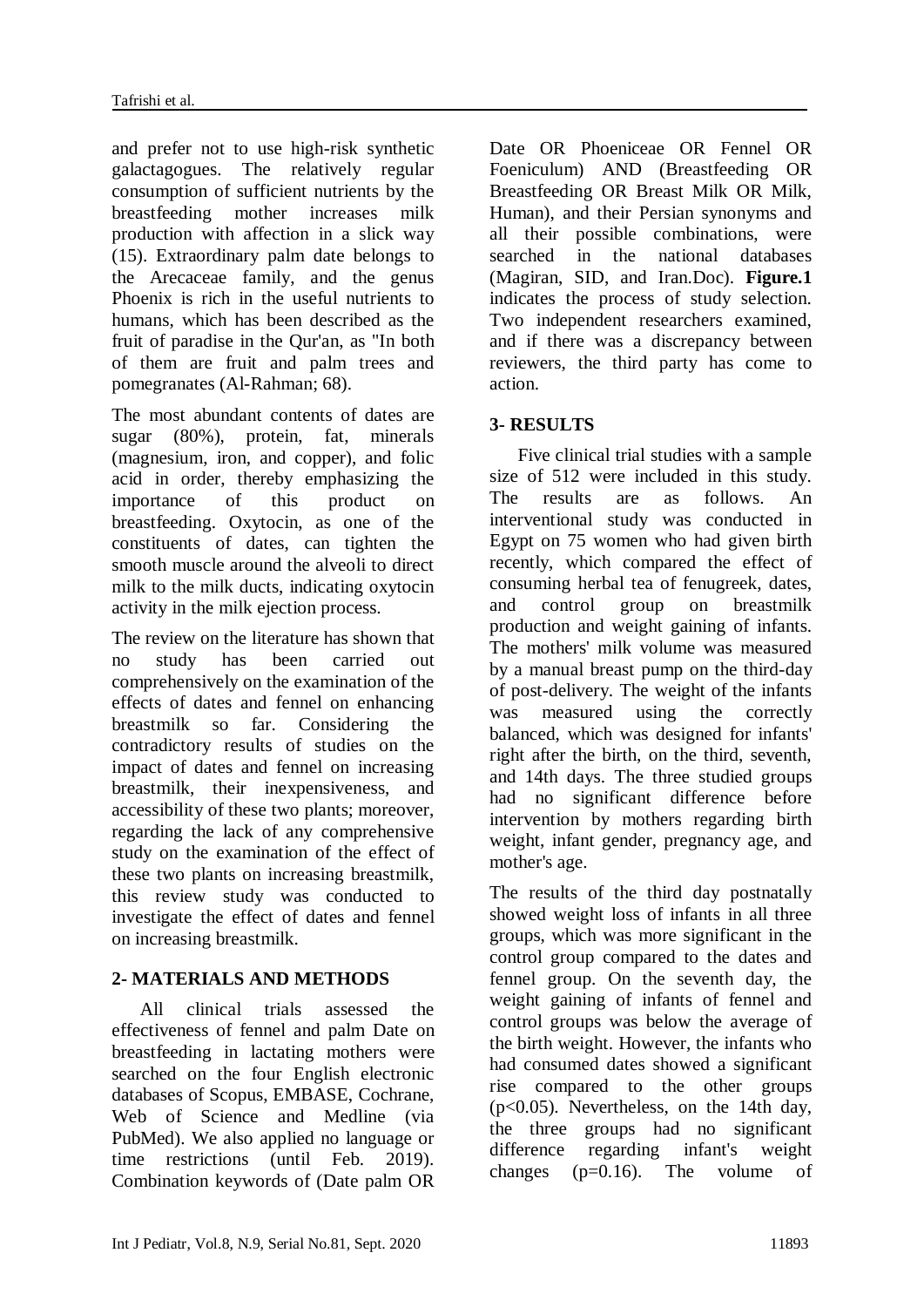breastmilk on the third-day of postdelivery was significantly higher in the dates group  $(p<0.001)$  compared to fennel and control groups. Thus, it seems that the consumption of fennel herbal tea and dates could be useful for increasing breastmilk production in the early days of postnatal (30). Another study was conducted in Iraq on the examination of the effect of dates on breastfeeding and uterine involution in the obstetrics ward on 150 women who had recently given birth. Moreover, in the intervention and control groups, uterine involution and satisfaction with breastfeeding questionnaires were completed by mothers. The results of this study showed the average age of women within 19-37 years. The knowledge of women in both intervention and control groups about the benefits of dates consumption was similar, but only 15% of them were aware of the impact of dates on increasing breastmilk.

According to the results, 20% of mothers in the control group were not satisfied with the restricted adequacy, while 53.3% from the control group and 60% from the intervention group had relative satisfaction, and 26.7% from the control group and 40% from the intervention group were delighted with breastfeeding adequacy. Moreover, the pleasure of mothers with breastmilk adequacy showed the positive effect of consumption of date. In this study, although the mothers of both groups had some knowledge about the benefits of dates, none of them was aware of the effect of dates on increasing the breastmilk volume (31).

The different semi-experimental study was carried out in Indonesia to investigate the effect of dates on the smoothness of the post-delivery mother's milk. In this study, every mother and infant were healthy. To carry out the intervention, six dates were given to the breastfeeding mothers daily, and the smoothness of this milk was measured based on its functional definition

using the indicators such as the milk flow from the nipples before initiating breastfeeding, urinary excretion 6-8 times daily by the infant, being calm, 2-3 hour uninterrupted sleep, suitable muscle tone, skin turgor, and monthly weight gain by 500 gr. These indicators were evaluated according to the observations with a questionnaire scoring system to test the milk smoothness. The results of this study indicated that 40% of mothers in the control group and 80% of mothers in the intervention group had a smoothness score of breastmilk. A higher smoothness percentage in the intervention group suggested the positive effect of consumption of dates on breastmilk (17).

To investigate the effect of galactagogue herbal drop on 158 breastfeeding mothers in Mashhad, who were suffered from the milk deficit for the infants' nutrition, a clinical and prospective trial study was conducted on two groups: consuming galactagogue (dill, cumin, parsley, Anise, fennel, fennel flower), and placebo (control). The results of this study were recorded every week four times by measuring the weight, height, head circumference of the infant, and the questionnaire filled by mothers. In this study, the two groups of mothers did not have a significant difference in terms of the level of education, social class, the number of deliveries, and the effect of training on the breastfeeding. Moreover, there was no significant difference in terms of gender ratio, average age, and weight gaining of infants before applying the intervention. In this study, the weight gain of infants in the two groups in each of the four follow-ups was performed within oneweek intervals  $(p=0.5)$ , and other development indicators had no significant difference. The feeling of mothers in both groups regarding changes in the milk volume did not differ significantly. In this investigation, galactagogue drop had no impact on the breastmilk volume and the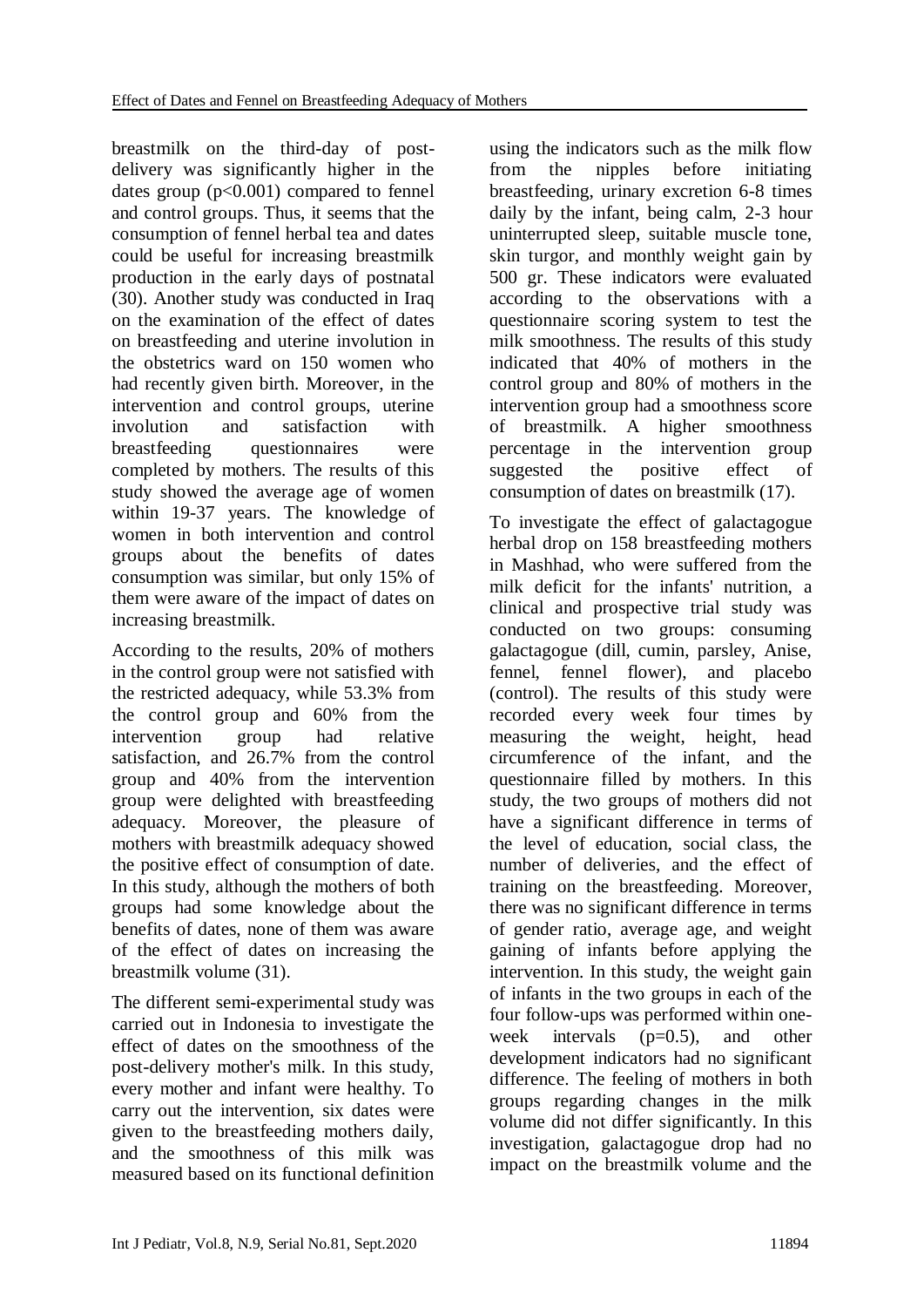infant weight gaining (32). In another clinical trial, which was conducted to investigate the adequacy of breastmilk, 117 mothers with 0-4-month-old infants were classified into three groups receiving fenugreek seed powder herbal tea, fennel powered herbal tea, and placebo. The mothers and infants were homogeneous in terms of demographic variables. No significant difference was reported between the intervention (fennel and fenugreek) and the control groups before the intervention, except for the frequency of breastmilk drinking, which was significantly higher in the control group (p<0.001) compared to other groups. However, after the intervention,

significant difference was reported between the fennel, fenugreek, and placebo groups regarding infant weight, head circumference, the number of daily with diapers, the number of fecal defecation, and the frequency of breastmilk drinking (p<0.001). However, the results of the height assessment of the infants had no significant difference between the groups  $(p=0.09)$ . The results of this study showed the positive impact of fenugreek seed and fennel herbal tea on improving the breastfeeding adequacy with positive changes in anthropometric indicators, the number of wet diapers, the number of fecal defecation, and increased frequency of drinking breastmilk (15).



**Fig1**: Flowchart of Study.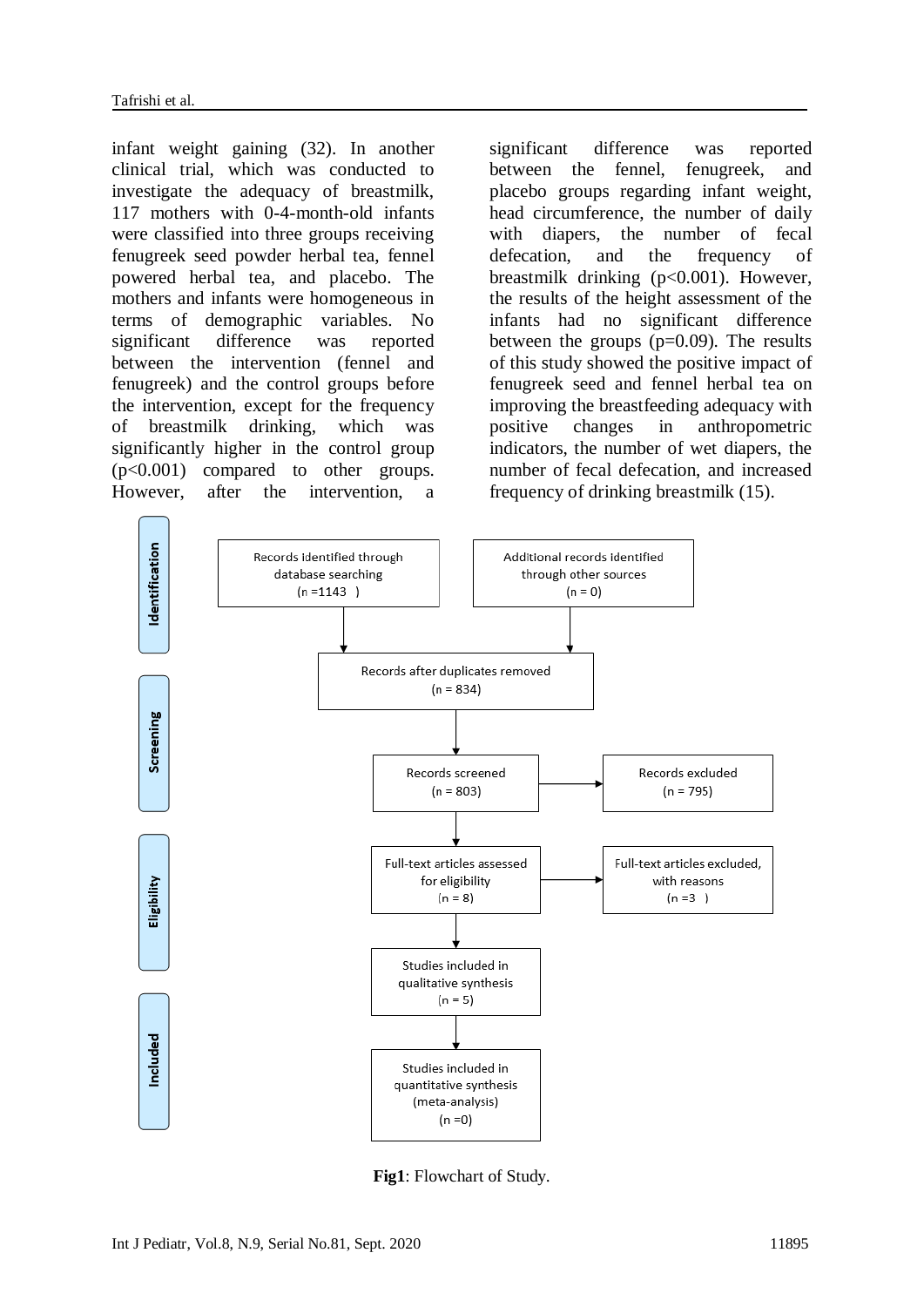### **4- DISCUSSION**

 The present study aimed to examine the effect of dates and fennel on increasing breastmilk among breastfeeding mothers. The results suggested the positive impact of dates on the breastfeeding adequacy of mothers and the weight gaining of infants. Moreover, the positive impact of fenugreek seed and fennel herbal tea was found on improving breastfeeding adequacy of mothers. The future of a society depends on the health of its children. Postnatally, breastmilk is undoubtedly the only food containing the ideal nutritional features. Breastmilk is recommended as the best nutrition for infants due to constant availability, suitable temperature, being fresh, and free from contamination with bacteria, and thus diminished the risk of developing digestive disorders. Additionally, the transfer of immune-boosting factors, the establishment of psychological relationships between infant and mother, the suitability of proteins, and other significant nutrients for the child as well as supplying most essential minerals are other advantages of breastmilk for the child.

Thus, it creates the most suitable growth curve among children (33-36). Meanwhile, breastfeeding is also useful for the mother and causes diminished post-delivery bleeding, reduced risk of ovarian and breast cancer, faster involution of the mother's organs to the initial state, family planning, and reduced osteoporosis in the mother. Among the infants who are fed with breastmilk, diarrhea, intestinal bleeding, milk reflux, colic, and atopic eczema are observed less prevalent. Furthermore, the prevalence of asthma, obesity, and diabetes is also less prevalent among infants feeding on breastmilk (37). Inadequate breastmilk production is the primary cause of breastfeeding cessation. Reduction of breastmilk production may occur in various conditions such as premature birth and disease of mother or

baby, causing detachment of the neonate, anxiety, and stress in mother. All these conditions act as breastfeeding failure. Meanwhile, milk production can be enhanced in different ways, such as psychological support for the breastfeeding mother and training relaxation techniques for mothers. Nevertheless, several mothers seek help from their physicians by requesting medical products and drugs to increase the breastmilk supply (12).

In another study conducted by Ebrahimi (2017) entitled "the effect of dates on prolactin and IGF-1 as well as stress factors in breastfeeding among rats", the researchers addressed dates as a dietary supplement among breastfeeding women for enhancing health, progress, and reduction of stressful conditions postdelivery (38). In the study carried out by El Saka et al. (2014), the effect of dates and fenugreek was examined on increasing breastfeeding. They concluded that dates and fenugreek herbal tea are useful for boosting breastmilk production in the early period of post-delivery (12).

In the study conducted by Suyati et al. (2016), the effect of dates was examined on increasing breastmilk postpartum. They concluded that consumption of dates has a positive impact on increasing the breastmilk for newly delivered mothers at postpartum (17). In another study, Safaa Abd El Raouf Hashim et al. (2012) examined the effect of dates on breastfeeding and uterine involution postdelivery. They found that dates have a positive impact on the uterine involution and breastfeeding adequacy. Since women consumed dates, faster uterine involution was observed. They also had more signs of adequate breastfeeding and complete satisfaction with the nutrition compared to the control group (39). Additionally, one of the chemical elements of dates is oxytocin, which can contract the smooth muscle around alveoli to conduct the milk to the milk ducts. Oxytocin plays a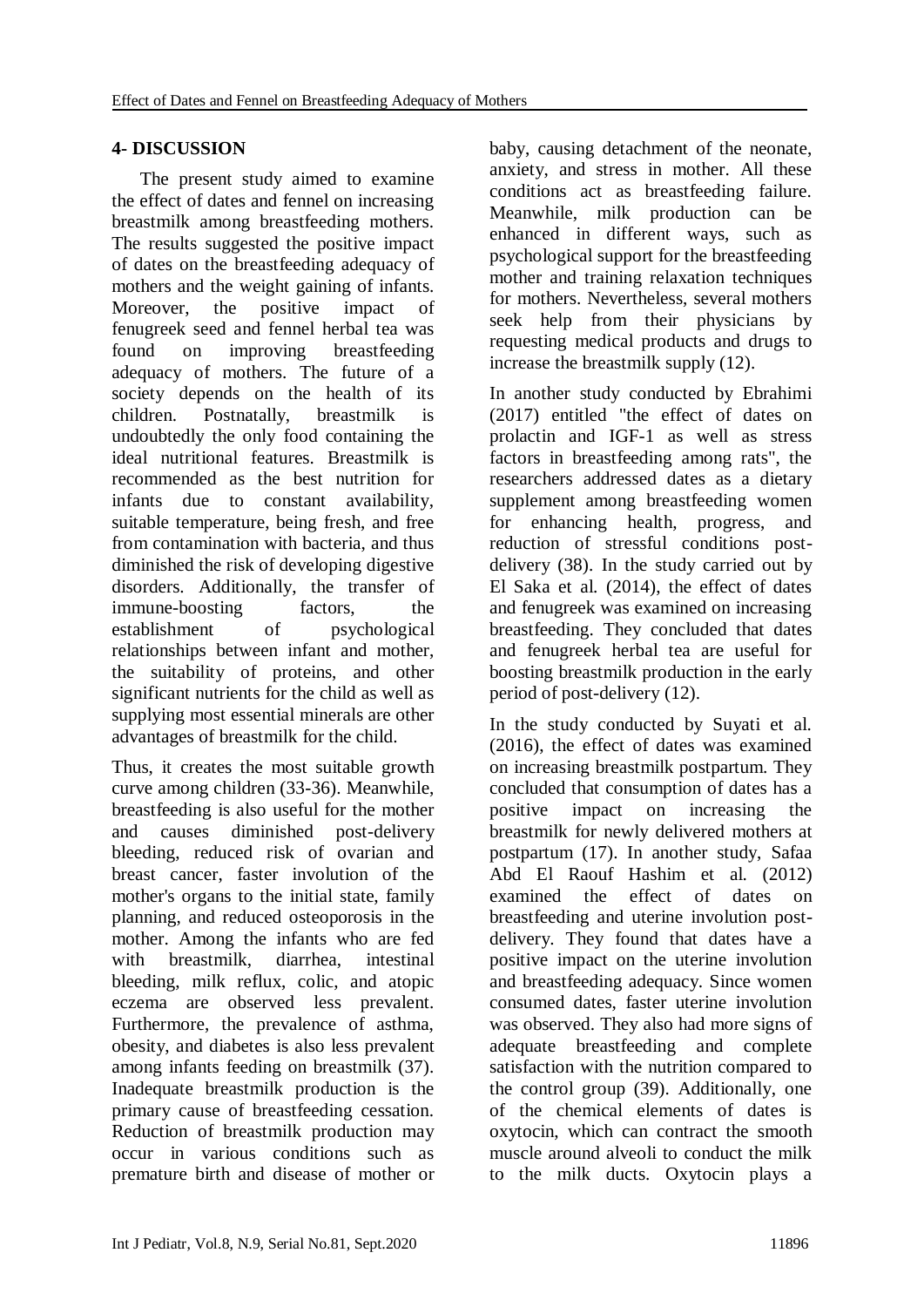significant role in milk ejection (17). Palm tree with the scientific name of Phoenix dactyliferal is one of the essential herbs in southwestern Asia and northern Africa. This plant was used as a drug in the past. In Morocco, this herb has been used for treating diabetes and hypertension. Consumption of palm tree pollen has been typically observed for enhancing sexual desire and fertility among men. In India, dates alongside other herbs are used as a concoction for pregnant and breastfeeding women (38). Today, the use of herbs, especially in Asian countries, is progressively increasing. Fennel, with the scientific name of Foeniculum vulgar, belongs to the umbellifers family. The compounds of this plant include 80% anethole, estragole, camphene, and fenchone. Research has shown that the galactagogue properties of this plant arise from phytoestrogen characteristics present in its anethole (21-25).

Studies performed on examining the impact of this plant on increasing the breastmilk volume have shown contradictory results. In the survey conducted by Shariati et al. (2004), a galactagogue drug-containing fennel had no unique impact on increasing breastmilk and, thus, the infant's weight-gaining (32). On the other hand, in the study carried out by Dehkhoda et al. (2013), a galactagogue tablet containing fennel led to increased breastmilk and hence the weight gain of the infant (40).

#### **5- CONCLUSION**

 Therapeutic approaches for the inadequacy of breastmilk through chemical drugs such as metoclopramide, domperidone, sulpiride, and chlorpromazine have various side effects. At the same time, date consumption is associated with increased breast milk and higher frequency of breastfeeding, weight gaining, and the increased height and head circumference of infants. Furthermore, the

herbal tea of fenugreek seeds and fennel tea leads to enhanced adequacy of breastmilk. Considering the extensive use of herbal galactagogues worldwide, as well as the inexpensiveness and availability of these two herbs, usage of dates and fennel herbal tea is recommended for breastfeeding mothers.

#### **6- CONFLICT OF INTEREST:** None.

### **7- REFERENCES**

1. Adeli M, Alirezaei S, Kabiriyan M, Rafiei F. A comparison of the effect of short abdominal skin-to-skin contact and kangaroo skin contact on initiation of successful breastfeeding. Journal of Babol University of Medical Sciences.2018; 20(2), 70-76.

2. Baby-Friendly Hospital Initiative Revised, Updated and Expanded for Integrated Care 2009 WHO Press, World Health Organization, 20 Avenue Appia, 1211 Geneva 27, Switzerland. Available at: http://www.unicef.org/nutrition/files/BFHI,(20 09\_s3.1&2).

3 . Walker A. Breast milk as the gold standard for protective nutrients. J Pediatr. 2010; 156(2Suppl):S3-7. Review.

4. Jones G, Steketee RW, Black RE, Bhutta ZA, Morris SS. How many child deaths can we prevent this year? Lancet 2003, 362:65-71.

5. WHO Collaborative Study Team on the Role of Breastfeeding on the Prevention of Infant Mortality: Effect of breastfeeding on infant and child mortality due to infectious diseases in less developed countries: a pooled analysis. Lancet2000, 355(9202):451-55.

6. Scott JA, Landers MC, Hughes RM, Binns CW: Factors associated with breastfeeding at discharge and duration of breastfeeding. J Paediatr Child Health 2001; 37(3):254-61.

7. WHO: The optimal duration of exclusive breastfeeding. Geneva, 2001.

8. Breastfeeding trends and updated national health objectives for exclusive breastfeeding United States, birth years 2000-2004. MMWR Morb Mortal Wkly Rep 2007; 56(30):760-63.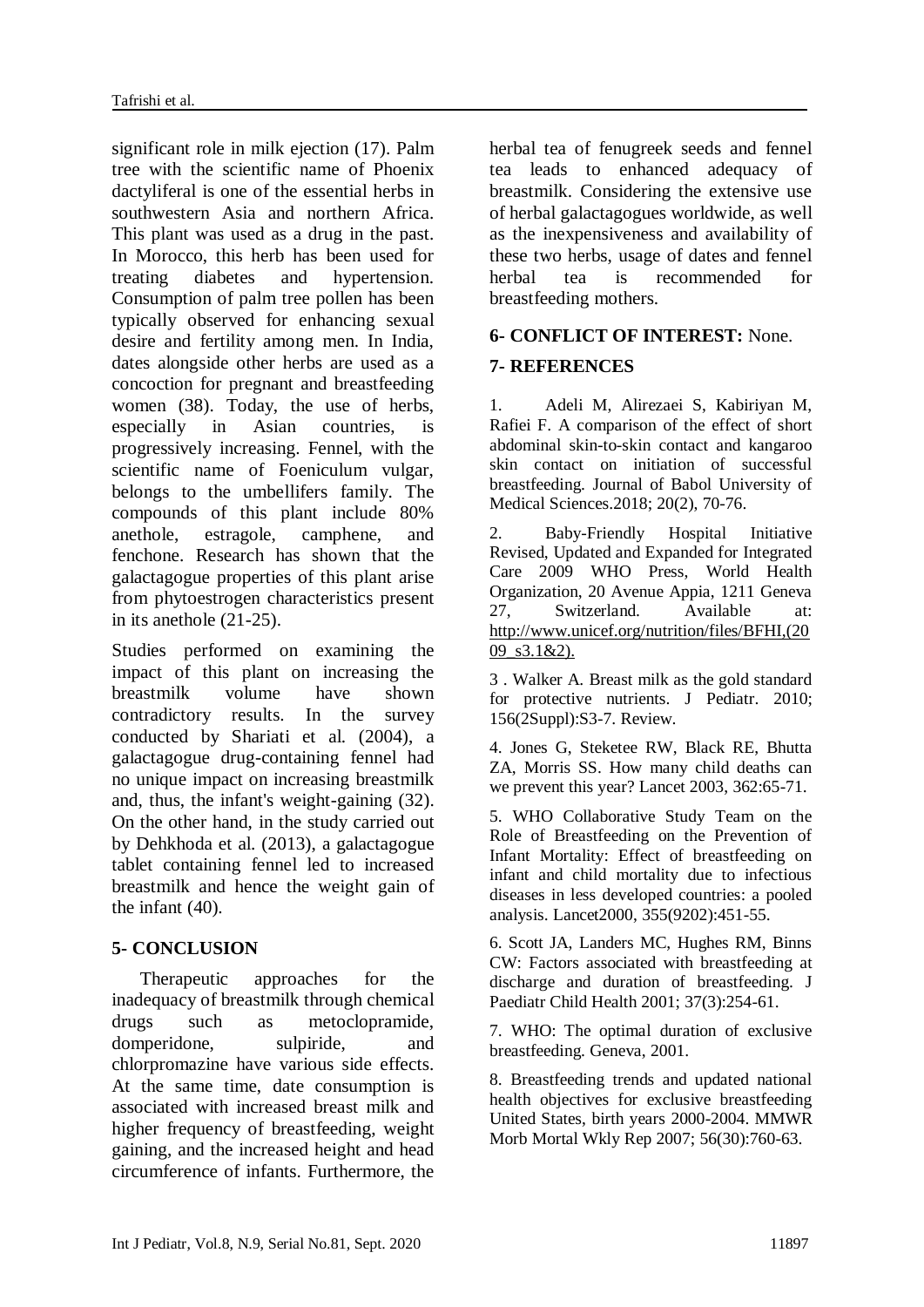9. WHO: Report of the expert consultation on the optimal duration of exclusive breastfeeding World Health Organization; 2001.

10. American Academy of Pediatrics (AAP). Work Group on Breastfeeding. Breastfeeding and the use of human milk.Pediatrics. 1997;100(6):1035-39.

11.Sohrabi Z, Sohrabi N, Hashemzadeh M, Mehran A, Mirmohammadaliei M. 2016. An evaluation of the effect of electronic education on breastfeeding knowledge in the postpartum period. [Health System Research](https://www.sid.ir/en/journal/JournalList.aspx?ID=13821) [Winter](https://www.sid.ir/en/journal/JournalListPaper.aspx?ID=229826)  [2016;11\(4\)](https://www.sid.ir/en/journal/JournalListPaper.aspx?ID=229826); 741-46.

12. El Sakka A, Salama M, Salama K. The Effect of Fenugreek Herbal Tea and Palm Dates on Breast Milk Production and Infant Weight. Journal of Pediatric Sciences.2014; 6. Available at: at: [https://pdfs.semanticscholar.org/8bd5/c5f5ff8b](https://pdfs.semanticscholar.org/8bd5/c5f5ff8b5148b4d7d6b55ae234127c3457a0.pdf) [5148b4d7d6b55ae234127c3457a0.pdf.](https://pdfs.semanticscholar.org/8bd5/c5f5ff8b5148b4d7d6b55ae234127c3457a0.pdf)

13. Aidam BA, Pérez-Escamilla R, Lartey A, Aidam J. Factors associated with exclusive breastfeeding in Accra,Ghana. Eur J Clin Nutr 2005; 59(6): 789-96.

14. Santo LC, de Oliveira LD, Giugliani ER. Factors associated with low incidence of exclusive breastfeeding for the first 6 months. Birth 2007; 34(3):212-9.

15. Ghasemi V, Kheirkhah M, Vahedi M, Darabpour Dezdarani S, Abed M. Comparison effect of herbals tea containing fenugreek seed and fennel seed on the signs of breast milk sufficiency in iranian girl infants with 0-4

23. Mir Heydar H. Plant Sciencess:used in the prevention and treatment plants. 9th ed. Tehran: Office of Islamic culture. 2010.

24. Albert-Puleo M. Fennel and anise as estrogenic agents. J. Ethno. Pharmacol. 1980;  $2(4):33 - 44.$ 

25. Delaram M, Forozandeh N. The effect of fennel primary dysmenorrhea in students of Shahrekord University Medical Sciences. Sci Med J Ahwaz Univ Med Sci 2011;10(1):82-6. 27.

26. Amr WM. Taxonomic and documentary study of food plants in ancient Egypt. Ph.D. Thesis, Cairo University 1994, ( See also: Amr WM, History of Botany part 1: The Date Palm months of age. Journal of Medicinal Plants.2018; 4(68): 166-74.

16. Walker AR, Adam FI. Breast feeding in sub-Saharan Africa: outlook for 2000. Public Health Nutr 2000 Sep; 3(3):285-92.

17. Suyati S, R. J., Fitriani Y. The Effect Of Date Palm For The Smoothness Of Breast Milk On Post Partum Maternal. Midwifery Department Faculty of Health Science Unipdu Jombang. 2016; 1-4.

18. Siahi M, Shiravi A, Nasrabadi M. The effect of aqueous extract of fennel on prolactin secretion and lactation female. J Res Anim Biol Damghan 2009 Mar;1(33):55-63.

19. Siahi M, Shiravi A and Nasrabadi M. The effect of aqueous extract of fennel on prolactin secretion and lactation female. J. Res. Anim. Biol. Damghan. 2009; 1(33): 55 - 63.

20. Bingel AS and Farnsworth NR. Higher plants as potential sources of galactagogues. Econ. Med. Plant Res. 1994; 6: 1-54.

21. Gori L, Gallo E, Mascherini V, Mugelli A, Vannacci A and Firenzuoli F. Can Estragole in Fennel Seed Decoctions Really Be Considered a Danger for Human Health? A Fennel Safety Update. Evidence-Based Complement Altern. Med. 2012; 2012: 1 - 10.

22. Ghasemi V, Kheirkhah M, Neisani Samani L, Vahedi M. The Effect of Herbal Tea Containing Fennel Seed on Breast Milk Sufficiency Signs and Growth Parameters of Iranian Infants, Shiraz EMed. J. 2014; 15 (4): e22262.

in Ancient History, Botany Department, Faculty of science, Cairo University, Egypt. Available at: http://www. Levity. Com /alchemy/islam 08.html.

27. Walid Al-Shahib and Richard J. Marshall. The fruit of the date palm: its possible use as the best food for the future? International Journal of Food Sciences and Nutrition. 2003:54(4): 247-59.

28. Wattanapenailboon N, Wahlqvist M. Phytonutrient deficiency: the place of palm fruit. Asia Pacific J Clin Nutr; 2003:12(3): 363-68.

29. Jadad AR, Moore RA, Carroll D, Jenkinson C, Reynolds DJM, Gavaghan DJ, et